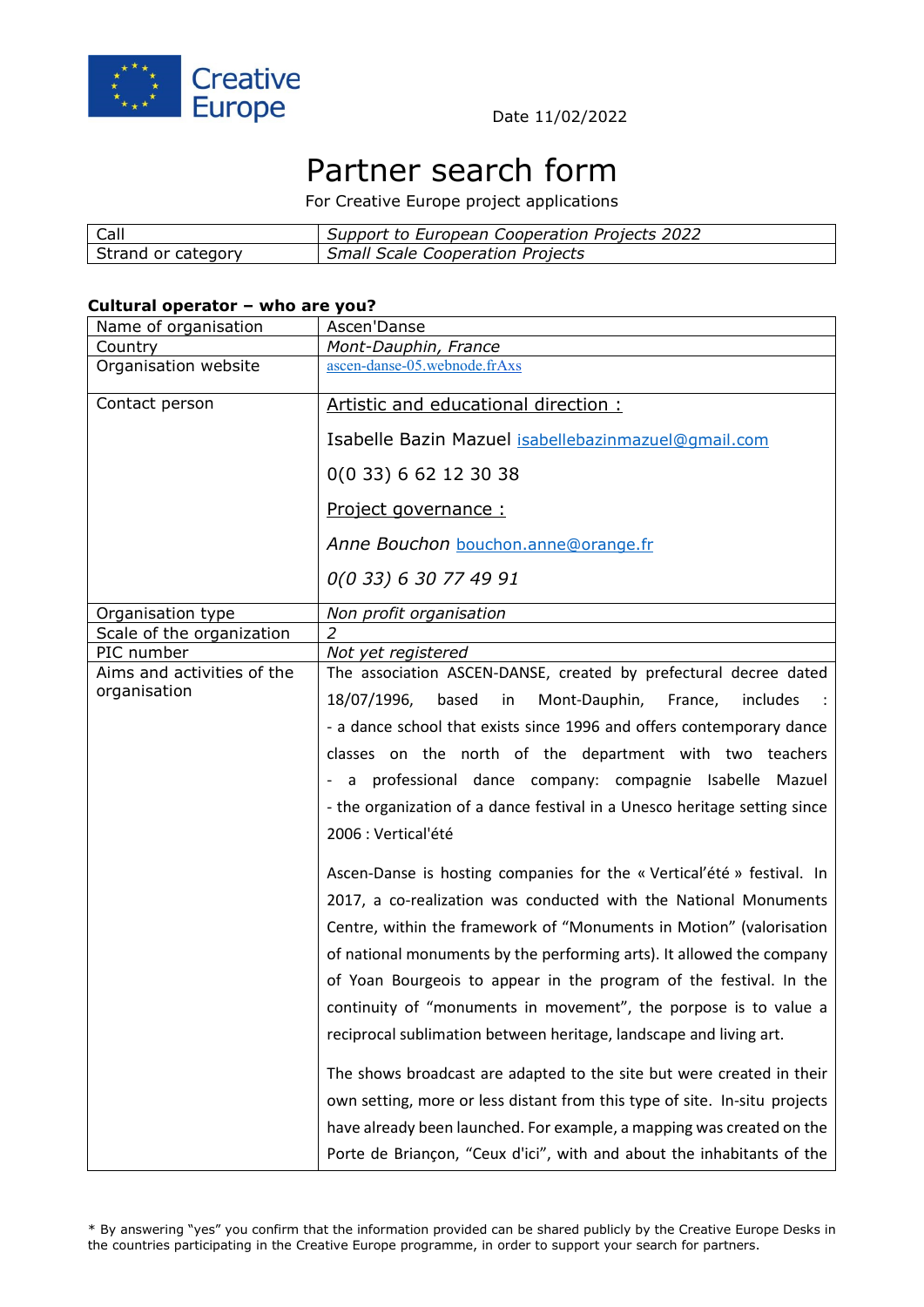|                                   | fortified village. It was played in 2019 and 2021 and is updated every two<br>years with new shots, integrated into the current version.<br>The desire of the municipality of Mont-Dauphin, in the near future, is to<br>create a place of residence for artists, and a theatre of greenery. The |
|-----------------------------------|--------------------------------------------------------------------------------------------------------------------------------------------------------------------------------------------------------------------------------------------------------------------------------------------------|
|                                   | European professional companies welcomed in the village will thus be<br>more easily open to amateurs.                                                                                                                                                                                            |
|                                   | For several years, Ascen-Danse has been creating with amateur dancers                                                                                                                                                                                                                            |
|                                   | from its school or the inhabitants of Mont-Dauphin; his contemporary                                                                                                                                                                                                                             |
|                                   | dance is influenced by various ways (Cunningham, Graham, Pina Bausch,                                                                                                                                                                                                                            |
|                                   | Peter Goos, Gallotta, theatre, circus, vertical dance, Feldenkrais,                                                                                                                                                                                                                              |
|                                   | Alexander, Body Mind Centering). Creations with contemporary                                                                                                                                                                                                                                     |
|                                   | choreographers were created (revival of "3 generations" by Gallotta,                                                                                                                                                                                                                             |
|                                   | Sylvie Guillermin, Tango contemporary dance Mattias Tripodi).                                                                                                                                                                                                                                    |
|                                   | Creative workshops have lead to in situ shows (Collégiate church in                                                                                                                                                                                                                              |
|                                   | Briançon, Salettes Fort in Briançon, Embrun Cathedral).                                                                                                                                                                                                                                          |
|                                   |                                                                                                                                                                                                                                                                                                  |
| Role of the organisation in       | Leader or project partner since it will be our first Creative                                                                                                                                                                                                                                    |
| the project<br>Previous EU grants | Europe experience                                                                                                                                                                                                                                                                                |
| received                          |                                                                                                                                                                                                                                                                                                  |

## **Proposed Creative Europe project – to which project are you looking for partners?**

| Sector or field                                   | Dance: Cultural rights and audience increase: Contemporary<br>creation danced by and for all                                                                                                                                      |
|---------------------------------------------------|-----------------------------------------------------------------------------------------------------------------------------------------------------------------------------------------------------------------------------------|
| Description or summary of<br>the proposed project | The aim of the project:                                                                                                                                                                                                           |
|                                                   | Mont-Dauphin, France, is a very appropriate place to<br>experience dance: this cultural heritage, opened on nature,<br>protected by ramparts allows to find out our essence. You can<br>create with natural and mineral material. |
|                                                   | The idea is to propose experience of dance creation with the<br>audience in this framework, using the benefit of his popularity.                                                                                                  |
|                                                   | The visitors, the inhabitants will be suggested to become<br>dancers.                                                                                                                                                             |
|                                                   | The students of school dance and their circle will be proposed<br>to become spectators.                                                                                                                                           |
|                                                   | Spectators will be proposed to become active and change their<br>gaze as viewer.                                                                                                                                                  |
|                                                   | In that purpose, compagnies will provide :                                                                                                                                                                                        |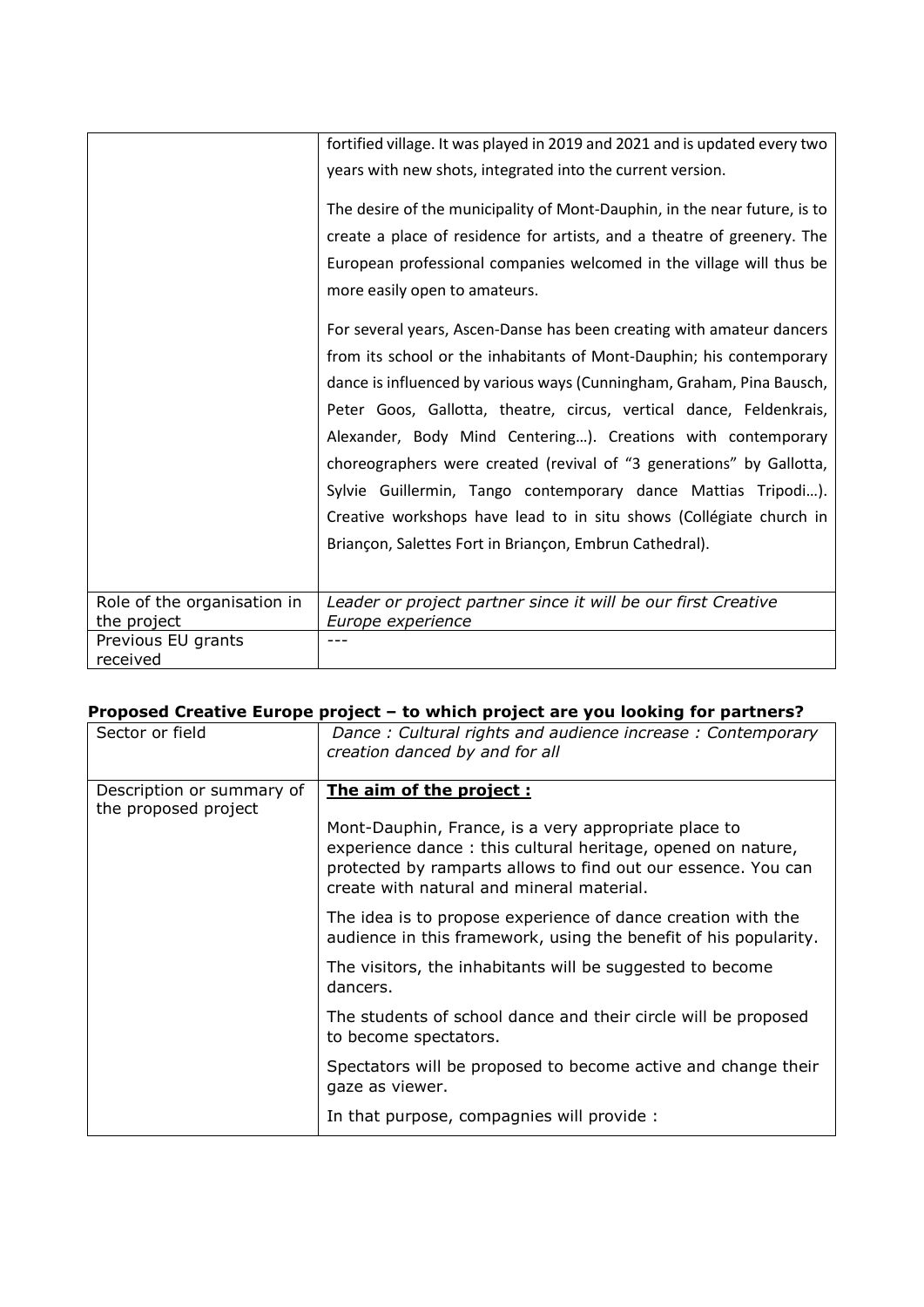| • ephemeral creation opened to anyone, video captured<br>and diffused<br>creation with amateurs, video captured and diffused<br>• Interactiv show and stroll<br>• Formal and informal meetings between beneficiaries of<br>the creation experiments, viewers, choregraphers,<br>profesionnal and non professionnal dancers, amateurs,<br>dance students,                                                                                                                                                                             |
|--------------------------------------------------------------------------------------------------------------------------------------------------------------------------------------------------------------------------------------------------------------------------------------------------------------------------------------------------------------------------------------------------------------------------------------------------------------------------------------------------------------------------------------|
| The experiments will make it possible to question:                                                                                                                                                                                                                                                                                                                                                                                                                                                                                   |
| - How to create with dancers of various level,<br>discipline, habits, different from the framework given<br>during the training of professional dancers?                                                                                                                                                                                                                                                                                                                                                                             |
| - How to create with non-professional dancers? How to<br>take into account the diversity of mode of practice,<br>history of practice?                                                                                                                                                                                                                                                                                                                                                                                                |
| - How should the diversity of cultural influences on<br>dance and its practice (traditional dances, urban dances,<br>spiritual dances, etc.) be taken into account ? What<br>porosity and reciprocity between the different influences<br>in the context of creation?                                                                                                                                                                                                                                                                |
| - How to make the stress of outdoor representation an<br>asset for creation, emotional fusion and public/practical<br>decompartmentalization?                                                                                                                                                                                                                                                                                                                                                                                        |
| The exchange of ideas and practices between partners<br>will take place through :                                                                                                                                                                                                                                                                                                                                                                                                                                                    |
| artistic residency, workshops, joint shows, and in situ<br>formal and informal meetings,                                                                                                                                                                                                                                                                                                                                                                                                                                             |
| conferences/debate (webinar or face-to-face), report                                                                                                                                                                                                                                                                                                                                                                                                                                                                                 |
|                                                                                                                                                                                                                                                                                                                                                                                                                                                                                                                                      |
| Why to undertake the project ?                                                                                                                                                                                                                                                                                                                                                                                                                                                                                                       |
| To increase the audience (viewers and dancers) : The decline in<br>audience attendance by new generations requires reinventing<br>the cultural experience by reaching the audience reaching the<br>public where they live or travel and where they are in their<br>experience of dance.                                                                                                                                                                                                                                              |
| To demystify contemporary dance: Body practice is a necessity<br>for our sedentary societies. The sensitive is to be recreated in<br>a society that protects itself. The search for immediacy in<br>learning can lead the population to turn away from<br>contemporary dance for practices that seem easier, but that<br>make less sense. Contemporary dance, on the other hand,<br>opens on the creative, on the imaginary, on the sensitive. It<br>opens our relationship with other people, with space, with time,<br>with music. |
|                                                                                                                                                                                                                                                                                                                                                                                                                                                                                                                                      |